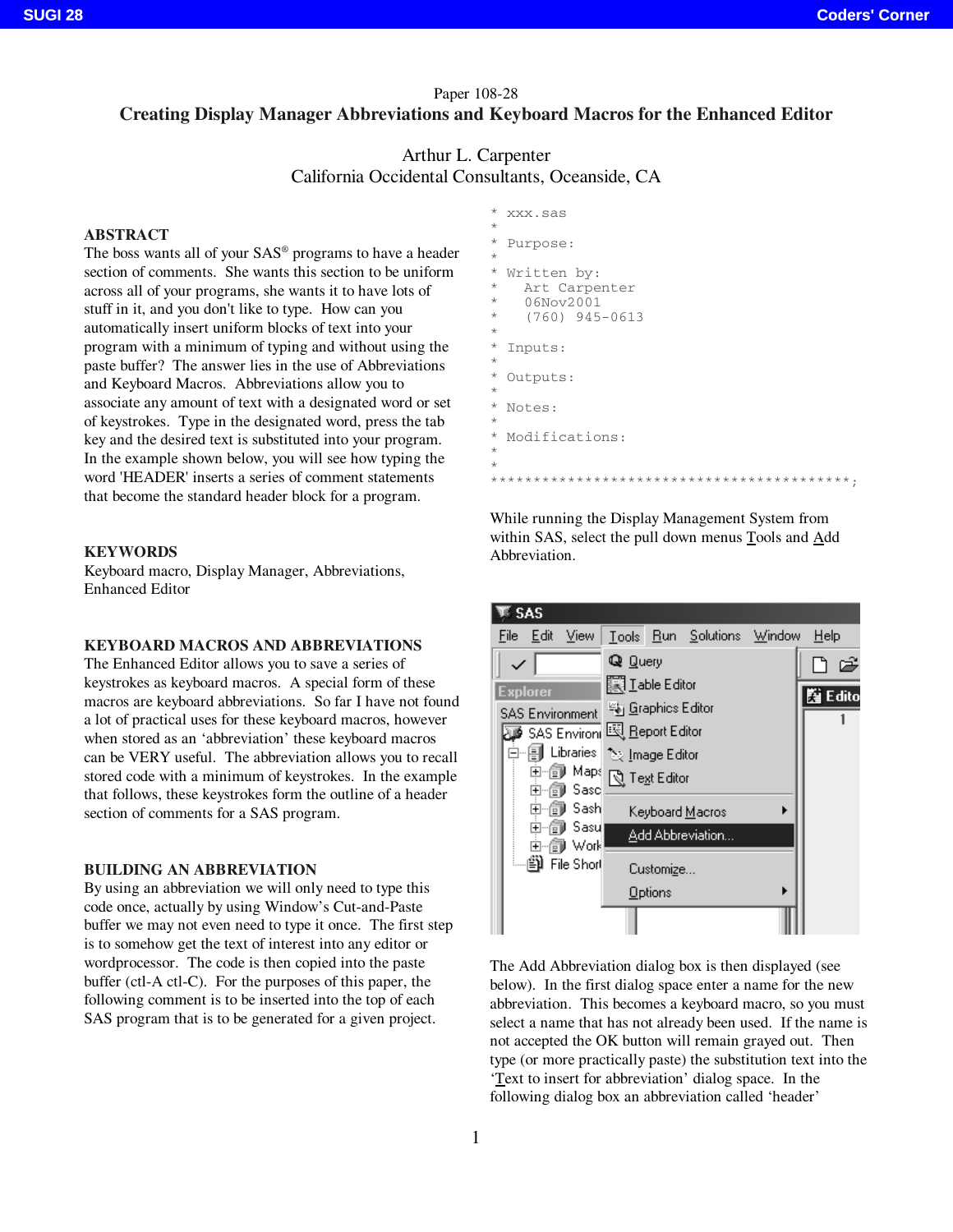containing the comment shown above has been defined.



Once you have pressed the OK button the abbreviation will be created and stored.

## **USING THE ABBREVIATION**

Whenever you want to use an abbreviation, simply type in the name of the abbreviation while in the Enhanced Editor. As soon as the last letter of the abbreviation has been entered, a small pop-up 'tip' text box containing the first few digits of the abbreviation is displayed. If at that point you press the TAB key the name of the abbreviation will be replaced by the text that you stored.

The following screen shot shows that the name of the HEADER abbreviation has been entered in the Enhanced Editor and the first few characters of the text to be substituted is shown in the pop-up 'tip' box.

| ţ             | Window Help                                        |
|---------------|----------------------------------------------------|
|               | 口声目 叠 8 米 轴 8 8 7 简<br>$9 \times X$                |
|               | Editor - Untitled2 *                               |
| Environn<br>t | header<br>xxx.sas□ *□ * Purpose:<br>□ *□ *(Abbrev) |

As soon as you press the TAB key the abbreviation name is replaced by the stored text.



## **MODIFYING KEYBOARD MACROS**

Existing keyboard macros (remember an abbreviation is really a keyboard macro) can be modified, removed, renamed, and otherwise cared for through a dialog box designed for that purpose. Use the pull down menus Tools, Keyboard Macros, and then Macros (shown below) to open the dialog box used to work with existing keyboard macros.

| SAS                                                                                                               |                                                                                               |                                                 |
|-------------------------------------------------------------------------------------------------------------------|-----------------------------------------------------------------------------------------------|-------------------------------------------------|
| View<br>Edit<br>File                                                                                              | Tools Run Solutions                                                                           | Window<br>Help                                  |
|                                                                                                                   | Q Query                                                                                       | d & lig Q<br>Ж                                  |
| <b>Explorer</b><br><b>SAS Environment</b><br>Ú<br>Libraries<br>Maps<br>Ð<br>[∓]…<br>Sasci<br>ΞĪ<br>$\overline{+}$ | Se Graphics Editor<br>SAS Environi 图 Report Editor<br>to Image Editor<br><b>ि Text Editor</b> | Ni Editor - Untitled2                           |
| 罰 Sash <br>$\overline{+}$<br>⊞⊯ Sasu<br>[∓]…<br>简 Work<br>[∓]…<br>ñ<br>File Short                                 | Keyboard Macros<br>Add Abbreviation<br>Customize                                              | Record New Macro<br>Stop Recording<br>Run Macro |
|                                                                                                                   | Options                                                                                       | Macros                                          |

This menu sequence brings up the following dialog box which is used to maintain the keyboard macro.

| Name   | Keys | Description | <b>Bun</b>  |
|--------|------|-------------|-------------|
| header |      |             | Close       |
|        |      |             |             |
|        |      |             | Assign keys |
|        |      |             |             |
|        |      |             | Create      |
|        |      |             | Edit        |
|        |      |             | Rename      |
|        |      |             |             |
|        |      |             | Delete      |

You can also create keyboard macros from this dialog box. Remember that they will NOT, however, be abbreviations.

#### **SUMMARY**

Building an abbreviation is both quick and simple. Create one for each standard text block that you routinely use. Consider an abbreviation for groups of TITLE statements, SYMBOL statements, or PATTERN statements. Perhaps you utilize a block of generic PROC REPORT statements that you then customize. The choices are endless.

To create an keyboard abbreviation follow these steps:

In the Enhanced Editor add the text that is to be